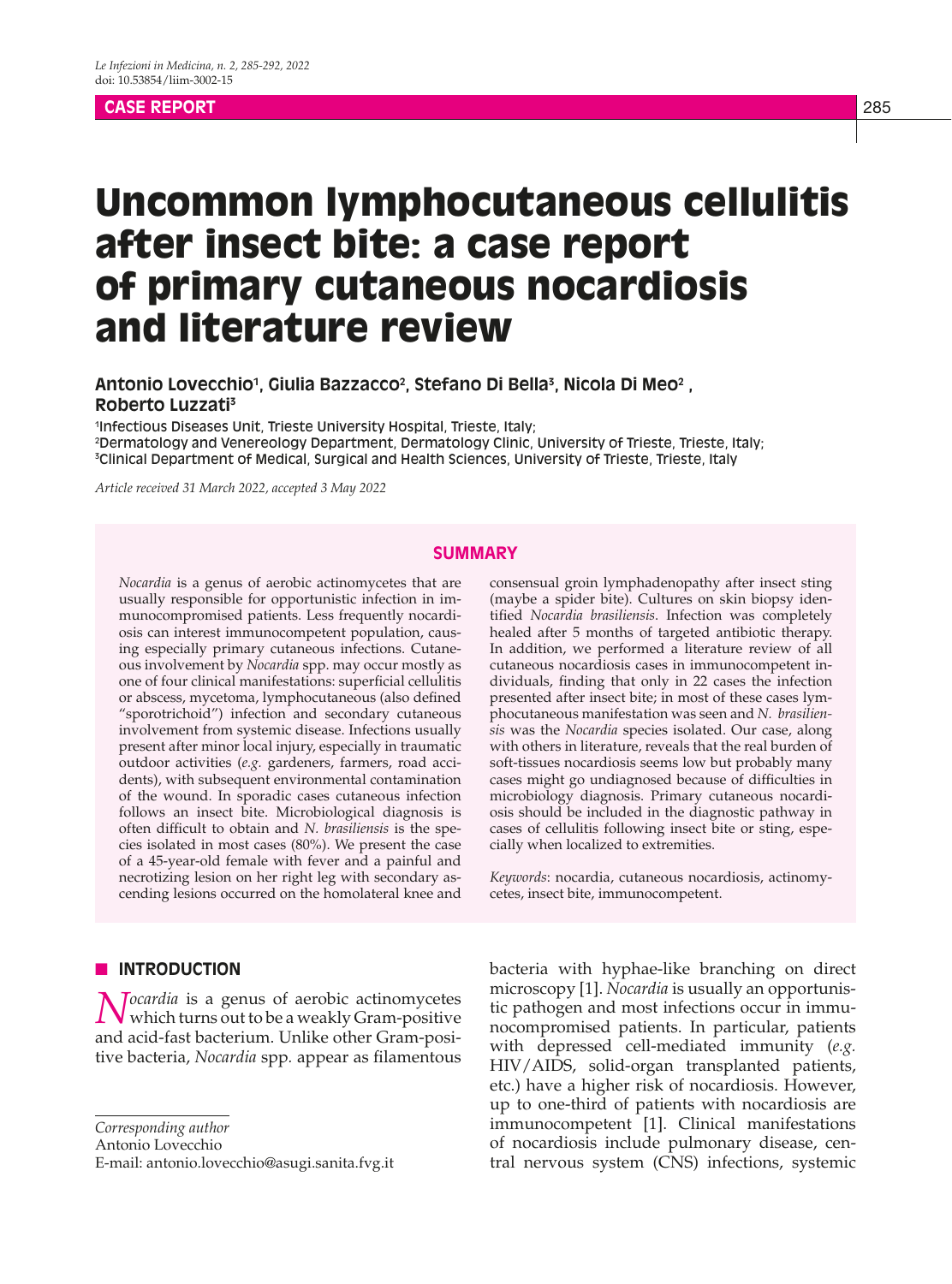and primary cutaneous nocardiosis. Unlike other forms of nocardiosis, primary cutaneous nocardiosis develops more commonly in immunocompetent patients. Cutaneous involvement by *Nocardia* spp. may occur as several clinical manifestations: more frequently superficial cellulitis or abscess, mycetoma, lymphocutaneous (also defined "sporotrichoid") infection and secondary cutaneous involvement from systemic disease are seen [2]. However, presentation as pustules or nodules, granulomas, ulcerative, necrotic or keloid-like lesions and other non-specific cutaneous clinical lesion can be seen.

## **n CASE PRESENTATION**

We present the case of a 45-year-old female who presented to the emergency department complaining for fever and a painful and purplish lesion surrounded by erythema on her right leg. The patient reported an insect sting (maybe a spider bite) on her right leg while she was working in her garden three days prior to the admission. Her past medical history included oophorectomy for a previous ovarian cancer and *Helicobacter pylori*-related gastritis.

On clinical examination, she was febrile (max 38.6°C) and there was a black-purplish lesion surrounded by an erythematous halo on the right leg at the site of the insect bite (Figure 1, a), associated with cutaneous erythema. This necrotizing lesion showed in 48 hours a central ulcerative evolution and the erythematous halo expanded towards the periphery (Figure 1, b). Within the following 3 days, secondary ascending lesions occurred with swelling erythema of the homolateral knee and groin lymphadenopathy (Figure 1, c). Laboratory examinations showed increased values of C-reactive protein  $(25 \text{ mg/L})$ , normal value  $\langle 5 \text{ mg/L} \rangle$ and white blood cell count  $(14x10^3/mm^3)$ .

The patient was then admitted to the Infectious Diseases Unit. In the meantime, a primary diagnosis of cellulitis was made, and intravenous therapy with amoxicillin/clavulanate (2.2 g intravenously every 6 hours) and clindamycin (900 mg intravenously every 8 hours) were commenced. Blood cultures yielded negative results. Since no improvement was observed, after 48 hours doxycycline (100 mg every 12 hours) was added to the regimen for empirical clindamycin-resistant *S. aureus* coverage. Clindamycin was continued for its anti-toxin effect. Despite antibiotic therapy, the patient remained feverish, the erythema continued to spread, and the black-purplish lesion kept expanding and necrotizing; C-reactive protein increased up to 160 mg/L. A computed tomography (CT)-scan of the leg showed images consistent with fasciitis of lateral face of thigh and leg, subcutaneous tissues swelling, and consensual enlarging inguinal lymphadenopathy.



**Figure 1** - Evolution of the tibial lesion at site of the insect bite (a, b); secondary ascending lesions (c) and outcome after treatment (d).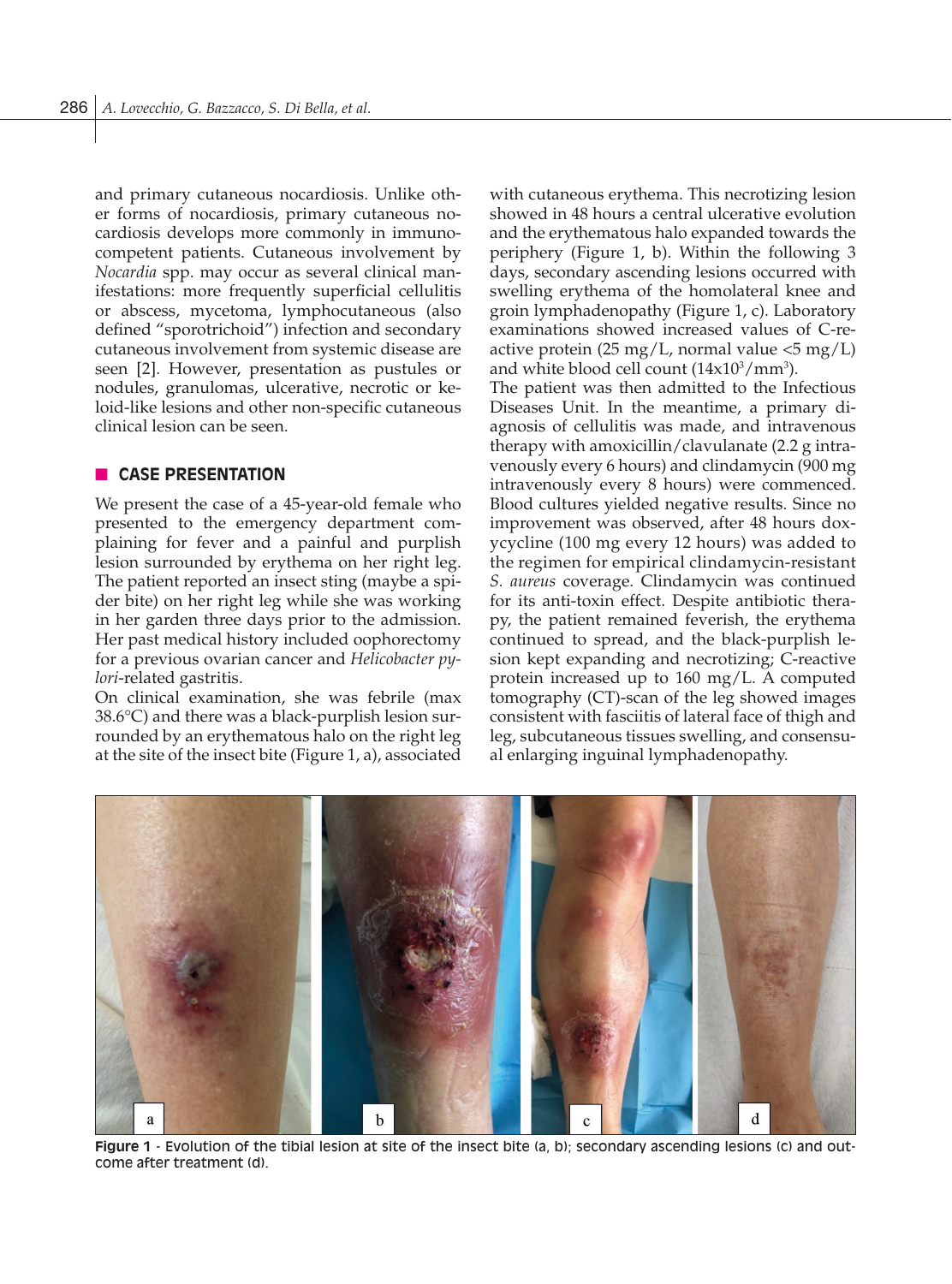Samples for microbiological examination were collected by lesion biopsy. After 7 days of empirical therapy, culture turned out positive for weakly Gram-positive and acid-fast actinomycetes, identified as *Nocardia brasiliensis*. Susceptibility tests (CLSI breakpoints) showed resistance to ciprofloxacin (MIC 4), clarithromycin (MIC >16) and tetracyclines (doxycycline MIC 4; minocycline MIC 2), while susceptibility was maintained toward trimethoprim-sulfamethoxazole (TMP-SMX MIC  $\langle$ =0.25), linezolid (MIC  $\langle$ =1) and beta-lactams (amoxicillin/clavulanate MIC <=2). Therefore, parenteral antibacterial therapy with intravenous linezolid (600 mg every 12 hours) and intravenous TMP-SMX (240/1200 mg every 8 hours) was started with subsequent improvement of signs and symptoms and decreasing inflammatory markers with resolution of fever and progressive reduction of erythema and lesions' size. Combination therapy was chosen according to the severity of the case and fascia involvement. TMP-SMX was interrupted after 5 days for onset of cutaneous rash. Patient was discharged from the hospital after 10 days of parenteral therapy with indication to receive oral therapy with amoxicillin/clavulanate (1 g every 8 hours) and linezolid (600 mg every 12 hours). Three weeks later linezolid was interrupted for anemia, while amoxicillin/clavulanate was prolonged for a total of 5 months. During the follow-up, cellulitis was completely healed with only a few dyschromic scars left (Figure 1, d).

## **N LITERATURE REVIEW**

We performed a literature review of cutaneous nocardiosis cases in immunocompetent population. On January 2022 we performed a PubMed search using the following search strings: "Cutaneous" AND "Nocardiosis". 487 papers regarding such topic were identified. Among them, we selected, by abstract or full text reading, 95 articles (case reports and case series) on primary cutaneous nocardiosis in immunocompetent patients. We excluded any article that didn't include at least one case report and cases of infections caused by other pathogens. Furthermore, we excluded cases of non-cutaneous nocardiosis, secondary lesions or disseminated disease and cutaneous nocardiosis in immunocompromised patients (congenital

> **Figure 2** - Flowchart of literature review by searching "cutaneous" and "nocardiosis" on PubMed.

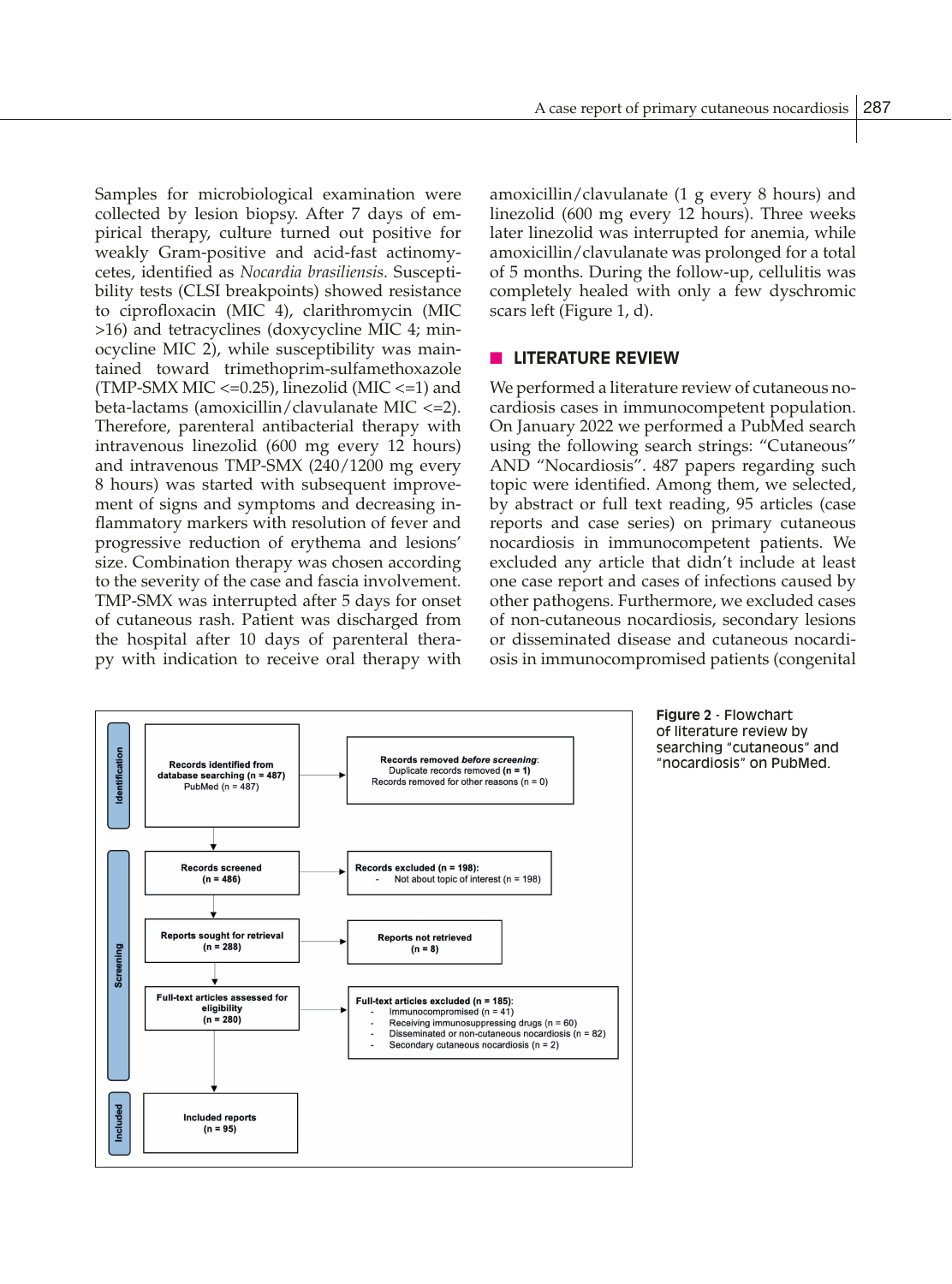| Year | Country     | Authors                   | <b>Site</b><br>of infection | Occupation or risk<br>factor for infection | Nocardia<br>species | Type of cutaneous<br>nocardiosis |
|------|-------------|---------------------------|-----------------------------|--------------------------------------------|---------------------|----------------------------------|
| 1987 | <b>USA</b>  | Leggiadro RJ [3]          | <b>Neck</b>                 | Tick bite                                  | N. brasiliensis     | Lymphocutaneous                  |
| 1992 | <b>USA</b>  | O'Connor PT [4]           | Leg                         | Insect bite                                | N. brasiliensis     | Lymphocutaneous                  |
| 1999 | Switzerland | Paredes BE [5]            | Leg                         | Insect bite                                | N. brasiliensis     | Lymphocutaneous                  |
| 2001 | Germany     | Slevogt H [6]             | Leg                         | Insect bite                                | N. brasiliensis     | Lymphocutaneous                  |
| 2001 | <b>USA</b>  | Fergie J [7]              | 13 cases;<br>various sites  | Insect bite                                | N. brasiliensis     | Cutaneous and<br>lymphocutaneous |
| 2004 | Australia   | Isbister G [8]            | Arm                         | Spider bite                                | N. brasiliensis     | Cutaneous                        |
| 2017 | Brazil      | Secchin P [9]             | Leg                         | Insect bite                                | N. brasiliensis     | Lymphocutaneous                  |
| 2017 | China       | Chu L [10]                | Arm                         | Wasp sting                                 | N. brasiliensis     | Cutaneous                        |
| 2019 | China       | Mu YZ [11]                | Hand                        | Insect bite                                | N. brasiliensis     | Lymphocutaneous                  |
| 2021 | Switzerland | Acevedo C <sup>[12]</sup> | <b>Neck</b>                 | Insect bite                                | N. brasiliensis     | Cutaneous                        |

**Table 1** - Cases of primary cutaneous nocardiosis following insect bite.

immunodeficiency, HIV infection, hematological diseases, solid tumor or other acquired immunodeficiency) or patients using immunosuppressing drugs (e.g. chemotherapy, long-term steroid therapy, biologic drugs or other immunosuppressor drugs) (Figure 2). As a result, most cases of cutaneous nocardiosis in immunocompetent patients resulted to involve the extremities (arm, hand, or leg) and occurred following a minor trauma, especially during gardening or agriculture work. No differences in severity were observed in immunocompetent patients between infections caused by different Nocardia species, considering that only sporadic cases were determined by species different from *N. brasiliensis*. In fact, *N. brasiliensis* and *N. asteroides* were the most frequent *Nocardia* species isolated (respectively 60% and 10%), in most cases identified by 16s rRNA gene amplification and sequencing laboratory tests (Supplementary Table). *N. brasiliensis* turned out to be more frequently responsible for lymphatic extension of the infection and infections caused by this species were often complicated by abscess formation. More often a chronic presentation was observed and only in few cases there was a rapid progression of disease after primary lesion. Only 10 articles reported episodes of cutaneous or lymphocutaneous nocardiosis as a consequence of an insect bite: 1 from tick bite, 1 after wasp sting, 1 after spider bite and in the other 19 cases the insects were not identified. In all these cases *N. brasiliensis* was isolated from cutaneous samples (Table 1).

#### **n** DISCUSSION

Primary cutaneous nocardiosis affects more commonly immunocompetent hosts and *N. brasiliensis* is the species isolated in most cases (80%) [2]. Primary cutaneous infections include lymphocutaneous infection, superficial cellulitis, or localized abscess, and usually involve the face in children and the lower extremities in adults. In an immunocompetent individual, they occur 1 to 3 weeks following minor local injury, especially in traumatic outdoor activities (*e.g.* gardeners, farmers, road accidents), with subsequent environmental contamination of the wound [2]. Exceptionally, the infection presents after an insect bite or sting. Clinical signs usually have a slow progression, in weeks or months. Interestingly, in our case a very fast and extensive progression of ascending cellulitis was seen, with the appearance in 3 days of secondary cutaneous lesions and regional lymph-nodes involvement. Indeed, in our case the diagnosis of cutaneous nocardiosis was delayed because it was clinically indistinguishable from skin infections caused by other organisms, such as common pyogenic bacteria, fungi or atypical mycobacteria, as reported in other series. The preferred diagnostic specimen for cutaneous nocardiosis is obtained by skin biopsy. The microbiological diagnosis of these actinomycetes can be challenging because of their slow growth that can take up to 14 days on solid media (laboratory should be informed of the diagnostic suspect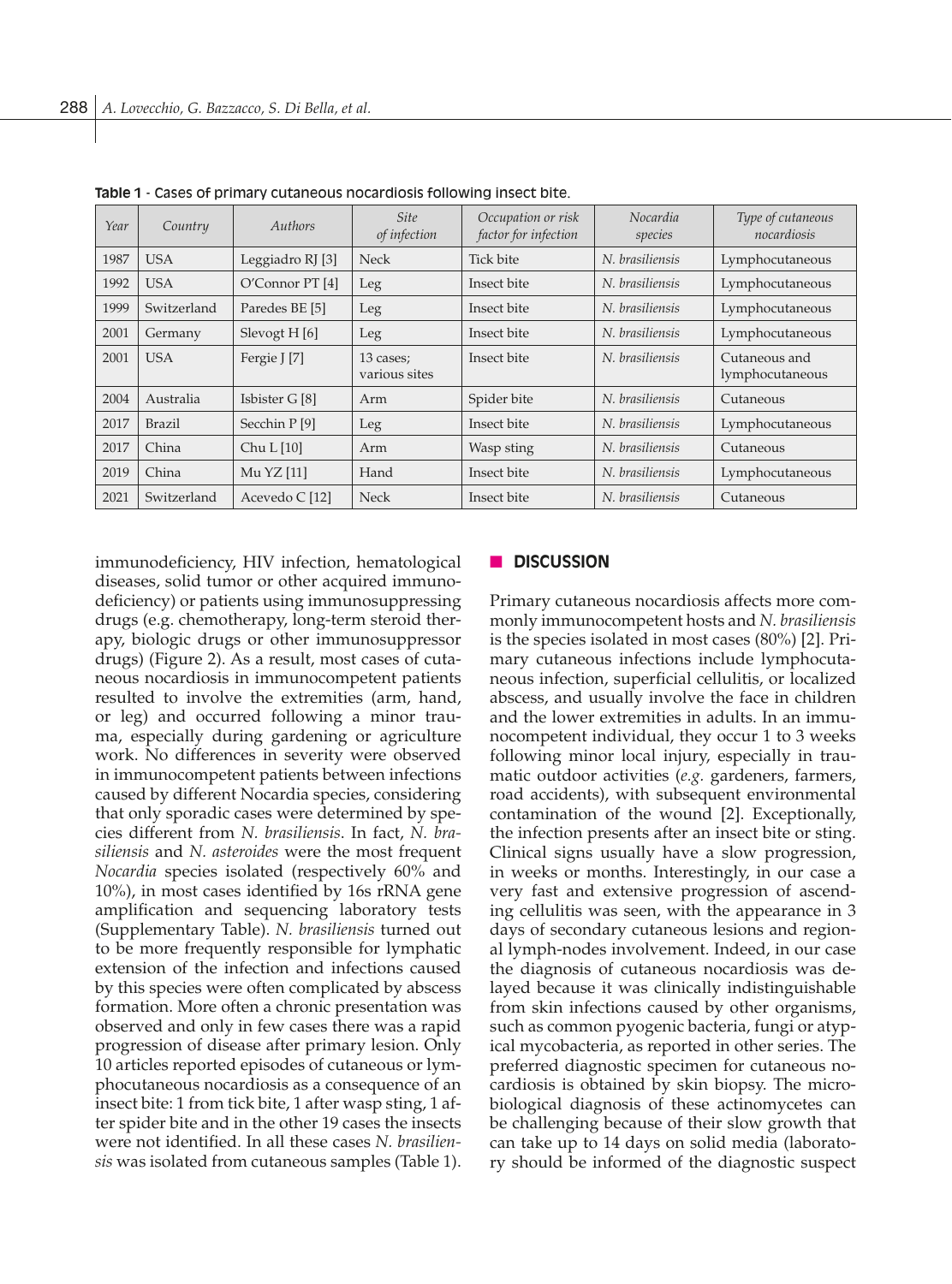and samples should be incubated up to 2 weeks). Indeed, *Nocardia* may grow on most routine media and blood culture bottles, but specific media can be used to increase sensitivity (*e.g.* buffered charcoal yeast extract). Furthermore, these organisms can be hypothesized obtaining Gram staining, Gomori methenamine silver stain or modified Kinyoun acid-fast staining. The choice and dosage of antimicrobial drugs and the duration of therapy depend on the site and the extent of infection, underlying host factors, the species of *Nocardia*, and the clinical response to initial management. As clinical isolates of *Nocardia* spp. show variable susceptibility to antimicrobials, antimicrobial susceptibility testing should always be performed. TMP-SMX is the cornerstone of nocardiosis therapy, and its total duration should be 3-6 months, but shorter courses may be appropriate in immunocompetent patients [96]. Intravenous multidrug regimen can be used for initial treatment and should be continued for at least 2-6 weeks. Debridement of infected tissues, and incision and drainage of abscesses are often necessary; deep locations may require consultation for interventional radiology-guided evacuation. In our case, antibiotic therapy was continued for 5 months because of infection severity, fascia's involvement, and lack of surgical approach.

In conclusion, primary cutaneous nocardiosis usually develops in immunocompetent host. *N. brasiliensis* is the most common species causing cutaneous or lymphocutaneous disease, as in our case. The real burden of soft-tissues nocardiosis seems low but many cases might go undiagnosed because of difficulties in microbiology diagnosis. Our case suggests that primary cutaneous nocardiosis should be included in the diagnostic pathway in cases of cellulitis following insect bite or sting, especially when localized to extremities.

## **Conflict of interest**

None of the authors have conflict of interest.

#### **Funding**

No funding was received for the preparation of the manuscript.

#### **Ethical declaration**

The patient gave her written and informed consent for publishing case description and pictures. Authors made every attempt to guarantee the patient's anonymity.

### n **REFERENCES**

[1] Wilson JW. Nocardiosis: updates and clinical overview. *Mayo Clin Proc*. 2012; 87 (4), 403-7.

[2] Brown-Elliott BA, Brown JM, Conville PS, Wallace RJ. Clinical and Laboratory Features of the *Nocardia* spp. Based on Current Molecular Taxonomy. *Clin Microbiol Rev*. 2006; 19 (2), 259-82.

[3] Leggiadro RJ, Miller RB. Cutaneous nocardiosis presenting as a tick-borne infection. *Pediatr Infect Dis J*. 1987; 6 (4), 421-2.

[4] O'Connor PT, Dire DJ. Cutaneous nocardiosis associated with insect bites. *Cutis*. 1992; 50 (4), 301-2.

[5] Paredes BE, Hunger RE, Braathen LR, Brand CU. Cutaneous Nocardiosis Caused by Nocardia brasiliensis after an Insect Bite. *Dermatology*. 1999; 198 (2), 159-61.

[6] Slevogt H, Schiller R, Wesselmann H, Suttorp N. Ascending cellulitis after an insect bite. *Lancet*. 2001; 357 (9258), 768.

[7] Fergie JE, Purcell K. Nocardiosis in South Texas children. Pediatr Infect Dis J. 2001; 20 (7), 711-4.

[8] Isbister GK, Whyte IM. Suspected white-tail spider bite and necrotic ulcers. *Intern Med J*. 2004; 34 (1-2), 38-44. [9] Secchin P, Trope BM, Fernandes LA, Barreiros G, Ramos-e-Silva M. Cutaneous Nocardiosis Simulating Cutaneous Lymphatic Sporotrichosis. *Case Rep Dermatol*. 2017; 9 (2), 119-29.

[10] Chu L, Xu X, Ran Y. Primary cutaneous nocardiosis caused by Nocardia brasiliensis following a wasp sting. *Clin Exp Dermatol*. 2017; 42 (4), 416-9.

[11] Mu Y, Liu Y, Wang Y, Zhang Z. A case report and review of lymphocutaneous nocardiosis caused by *Nocardia brasiliensis* reported in China. *Dermatol Ther*. 2019; 32, e13001.

[12] Acevedo CT, Imkamp F, Marques Maggio E, Brugger SD. Primary cutaneous nocardiosis of the head and neck in an immunocompetent patient. *BMJ Case Rep*. 2021; 14 (5), e241217.

[13] Vasarinsh P. Primary cutaneous nocardiosis. *Arch Dermatol*. 1968; 98 (5), 489-93.

[14] Satterwhite TK. Primary Cutaneous Nocardiosis. *JAMA*. 1979; 242 (4), 333.

[15] Kahn FW, Gornick CC, Tofte RW. Primary cutaneous Nocardia asteroides infection with dissemination. *Am J Med*. 1981; 70 (4), 859-63.

[16] Kalb RE, Kaplan MH, Grossman ME. Cutaneous nocardiosis. Case reports and review. *J Am Acad Dermatol*. 1985; 13 (1), 125-33.

[17] Smeal W, Schenfeld LA. Nocardiosis in the community hospital. *Postgrad Med*. 1986; 79 (8), 77-82.

[18] Girouard Y, Albert G, Thivierge B, Lorange-Rodrigues M. Primary cutaneous nocardiosis due to Nocardia caviae. *CMAJ*. 1987; 136 (8), 844-5.

[19] Hironaga M, Mochizuki T, Watanabe S. Acute primary cutaneous nocardiosis. *J Am Acad Dermatol*. 1990; 23 (2), 399-400.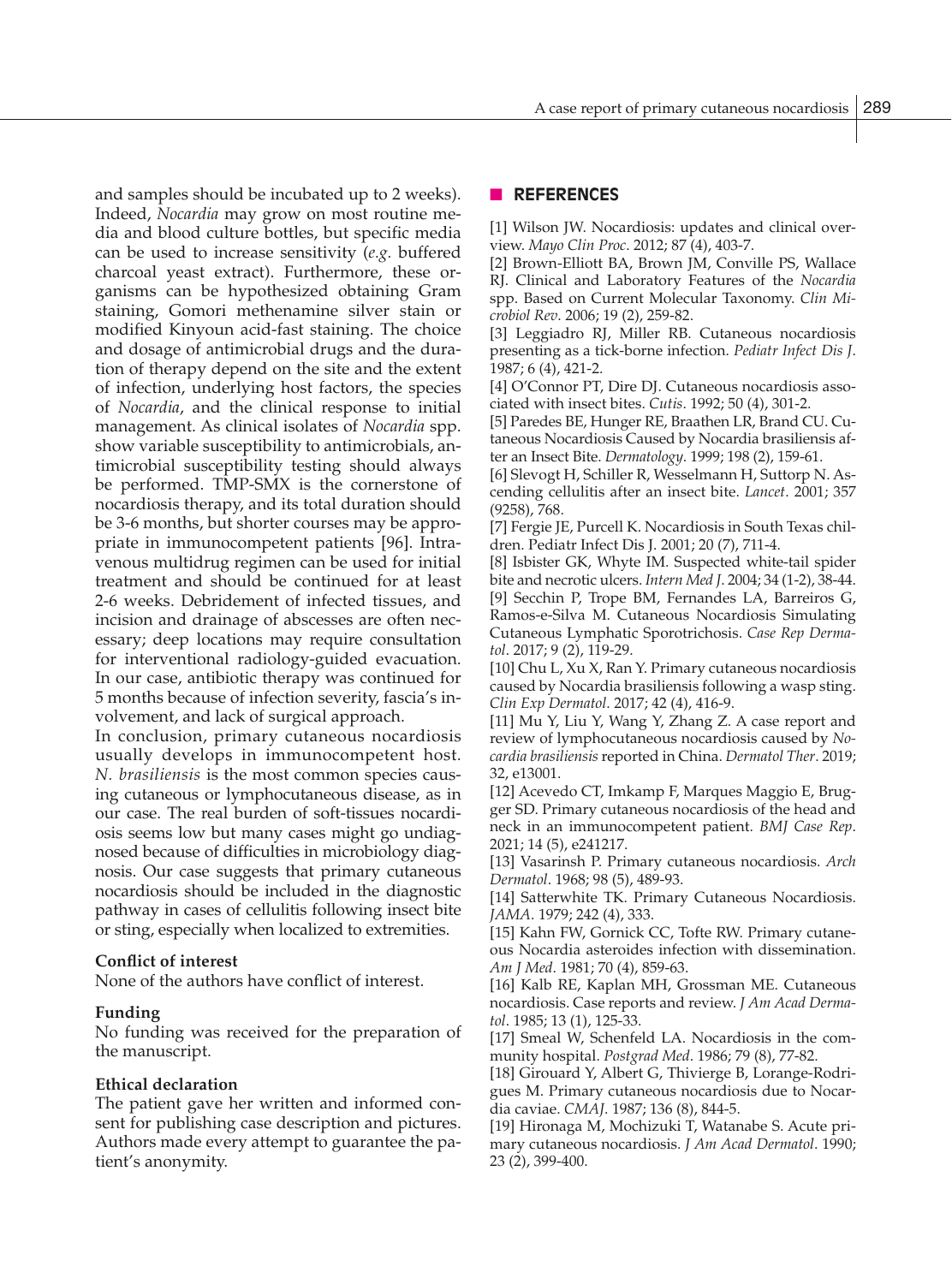[20] Hiruma M, Kawada A, Ishibashi A, Mikami Y. Localized cutaneous nocardiosis in Japan. A new case. *Mycopathologia*. 1992; 117 (3), 133-8.

[21] Harth Y, Friedman-Birnbaum R, Lefler E, Bergman R. Two patients with simultaneous, unusually located primary cutaneous nocardiosis. *J Am Acad Dermatol*. 1992; 26 (1), 132-3.

[22] Georghiou PR, Blacklock ZM. Infection with Nocardia species in Queensland. A review of 102 clinical isolates. *Med J Aust*. 1992; 156 (10), 692-7.

[23] Schiff TA, McNeil MM, Brown JM. Cutaneous Nocardia farcinica infection in a nonimmunocompromised patient: case report and review. *Clin Infect Dis*. 1993; 16 (6), 756-60.

[24] Saff DM, Poulos EG, Unis ME. Ulcerative lesions in a gardener. Cutaneous nocardiosis. *Arch Dermatol*. 1994; 130 (2), 243-46.

[25] Clark NM, Braun DK, Pasternak A, Chenoweth CE. Primary cutaneous Nocardia otitidiscaviarum infection: case report and review. *Clin Infect Dis*. 1995; 20 (5), 1266-70.

[26] Ingole K, Fule RP, Jalgaonkar S v. Primary cutaneous disease due to Nocardia asteroides-a case report. *Indian J Med Sci*. 1995; 49 (10), 231-2.

[27] Kannon GA, Kuechle MK, Garrett AB. Superficial cutaneous Nocardia asteroides infection in an immunocompetent pregnant woman. *J Am Acad Dermatol*. 1996; 35 (6), 1000-2.

[28] Karakayali G, Karaarslan A, Artuz F, Alli N, Tekeli A. Primary cutaneous Nocardia asteroides. *Br J Dermatol*. 1998; 139 (5), 919-20.

[29] Bhalodia AM, Lertzman BH, Kantor GR, Granick MS. Localized cutaneous Nocardia brasiliensis mimicking foreign body granuloma. *Cutis*. 1998; 61 (3), 161-3.

[30] Camozzota C, Goldman A, Tchernev G, Lotti T, Wollina U. A Primary Cutaneous Nocardiosis of the Hand. *Open Access Maced J Med Sci*. 2017; 5 (4), 470-2.

[31] Angelika J, Hans-Jürgen G, Uwe-Frithjof H. Primary cutaneous nocardiosis in a husband and wife. *J Am Acad Dermatol*. 1999; 41 (2), 338-40.

[32] Flores González L, Carballo MG, Muñoz E, Dionisio de Cabalier ME. Localized nocardiosis. *Rev Fac Cien Med Univ Nac Cordoba*. 1999; 56 (2), 105-11.

[33] Hornef MW, Gandorfer A, Heesemann J, Roggenkamp A. Humoral response in a patient with cutaneous nocardiosis. *Dermatology*. 2000; 200 (1), 78-80.

[34] Comellas J, Morales M, Granell F. Nodular lymphangitis caused by Nocardia asteroides. *Enferm Infecc Microbiol Clin*. 2000; 18 (8), 385-8.

[35] Z'Graggen WJ, Bregenzer T, Fankhauser H, Arnoux A, Laeng H, Itin PH. Primary cutaneous nocardiosis in an immune-competent patient. *Eur J Dermatol*. 2001; 11 (6), 569-71.

[36] Aydingöz IE, Candan I, Dervent B, Hitit G. Primary cutaneous nocardiosis associated with intra-articular corticosteroid injection. *Int J Dermatol*. 2001; 40 (3), 196-8. [37] Shimizu A, Ishikawa O, Nagai Y, Mikami Y, Nishimura K. Primary cutaneous nocardiosis due to Nocardia nova in a healthy woman. *Br J Dermatol*. 2001; 145 (1), 154-6.

[38] Astudillo L, Dahan S, Escourrou G, et al. Cat scratch responsible for primary cutaneous Nocardia asteroides in an immunocompetent patient. *Br J Dermatol*. 2001; 145 (4), 684-5.

[39] Wang AW, D'Cruz M, Leung M. Primary cutaneous nocardiosis of the hand: a case report and literature review. *Hand Surg*. 2002; 7 (1), 155-7.

[40] Gyotoku T, Kayashima K, Nishimoto K, Ono T. Cutaneous Nocardiosis Developing around Gravel Inserted during a Traffic Injury. *Dermatol J*. 2002; 29 (12), 803-9.

[41] Inamadar AC, Palit A. Primary cutaneous nocardiosis: a case study and review. *Indian J Dermatol Venereol Leprol*. 2003; 69 (6), 386-91.

[42] Maraki S, Scoulica E, Alpantaki K, Dialynas M, Tselentis Y. Lymphocutaneous nocardiosis due to Nocardia brasiliensis. *Diagn Microbiol Infect Dis*. 2003; 47 (1), 341-4.

[43] Lum CA, Vadmal MS. Case report: Nocardia asteroides mycetoma. *Ann Clin Lab Sci*. 2003; 33 (3), 329-33.

[44] Maraki S, Chochlidakis S, Nioti E, Tselentis Y. Primary lymphocutaneous nocardiosis in an immunocompetent patient. *Ann Clin Microbiol Antimicrob*. 2004; 3, 24. [45] Ogasawara Y, Takita Y, Hiruma M, Mikami Y, Muto M. Primary cutaneous nocardiosis due to Nocardia brasiliensis in an immunocompetent patient. *J Dermatol*. 2005; 32 (3), 230-2.

[46] Kil EH, Tsai CL, Kwark EH, Goldwasser J. A case of nocardiosis with an uncharacteristically long incubation period. *Cutis*. 2005; 76 (1), 33-6.

[47] Stefano PC, Noriega AL, Kobrin AL, et al. Primary cutaneous nocardiosis in immunocompetent children. *Eur J Dermatol*. 2006; 16 (4), 406-8.

[48] Thoms K-M, Zimmermann O, Schupp P, Thoms S, Emmert S. Nocardia otitidiscaviarum: cause of longterm cutaneous abscesses on the leg of an immunocompetent man. *Arch Dermatol*. 2007; 143 (8), 1086-7.

[49] Fukuda H, Saotome A, Usami N, Urushibata O, Mukai H. Lymphocutaneous type of nocardiosis caused by Nocardia brasiliensis: a case report and review of primary cutaneous nocardiosis caused by N. brasiliensis reported in Japan. *J Dermatol*. 2008; 35 (6), 346-53.

[50] Baradkar VP, Mathur M, Kulkarni SD, Kumar S. Sporotrichoid pattern of cutaneous nocardiasis due to Nocardia asteroids. *Indian J Pathol Microbiol*. 2008; 51 (3), 432-4.

[51] Pardo M, Bonifaz A, Valencia A, Araiza J, Mejia SA, Mena-Cedillos C. Actinomycetoma by Nocardia brasiliensis in a girl with Down syndrome. *Dermatol Online J*. 2008; 14 (8), 9.

[52] Dodiuk-Gad R, Cohen E, Ziv M, et al*.* Cutaneous nocardiosis: report of two cases and review of the literature. *Int J Dermatol*. 2010; 49 (12), 1380-5.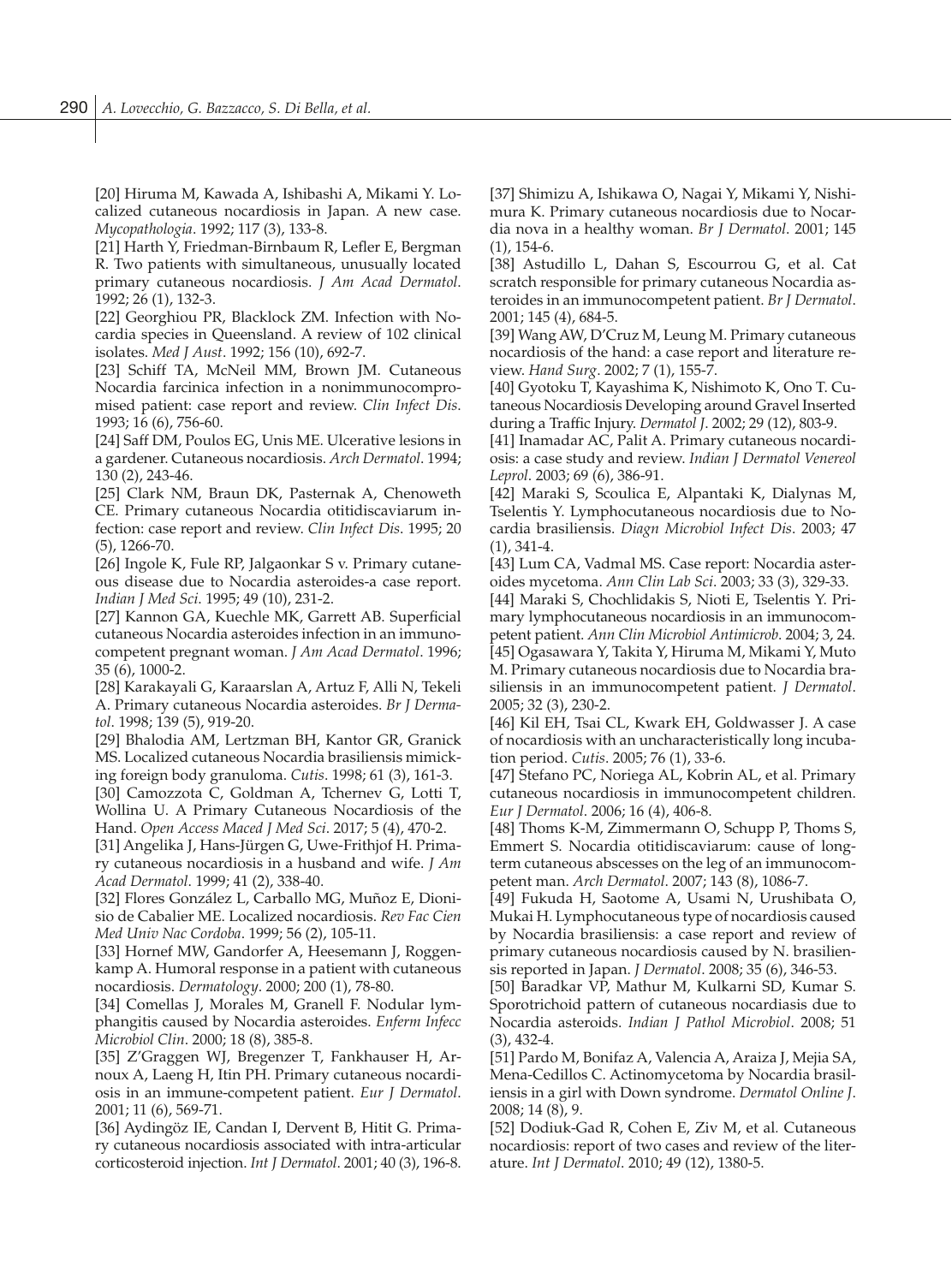[53] Lohmeyer JA, Machens H-G, Werber K-D. A case of severe cutaneous nocardiosis. *J Hand Surg Eur Vol*. 2010; 35 (1), 72-3.

[54] Bosamiya SS, Vaishnani JB, Momin AM. Sporotrichoid nocardiosis with cutaneous dissemination. *Indian J Dermatol Venereol Leprol*. 2011; 77 (4), 535.

[55] Kim MS, Choi H, Choi KC, Shin BS. Primary cutaneous nocardiosis due to Nocardia vinacea: first case in an immunocompetent patient. *Clin Exp Dermatol*. 2011; 36 (7), 812-4.

[56] Praveen Kumar S, Sumathy TK, Shyam Prasad AL, Gayathri Devi DR, Shivaswamy KN, Ranganathan C. An unusual presentation of primary cutaneous nocardiosis at a rare site: succesful treatment with a modified Welsh regimen. *Dermatol Online J.* 2011; 17 (12), 1.

[57] Soma S, Saha P, Sengupta M. Cutaneous Nocardia brasiliensis infection in an immunocompetent host after ovarian cystectomy: A case study. *Australas Med J*. 2011; 4 (11), 603-5.

[58] Agrawal SM, Raut SS. Primary cutaneous disease due to Nocardia asteroides in an immunocompetent host. *Indian J Pathol Microbiol*. 2011; 54 (1), 185-6.

[59] Saoji VA, Saoji S v, Gadegone RW, Menghani PR. Primary cutaneous nocardiosis. *Indian J Dermatol.* 2012; 57 (5), 404-6.

[60] Jiménez-Gallo D, Albarrán-Planelles C, Galán-Sánchez F, Linares-Barrios M, Girón-González JA. Primary cutaneous nocardiosis caused by Nocardia farcinica. *Rev clin esp*. 2012; 212 (7), e49-51.

[61] Derancourt C, Theodose R, Deschamps L, et al. Primary cutaneous nocardiosis caused by Nocardia beijingensis. *Br J Dermatol*. 2012; 167 (1), 216-8.

[62] Shachor-Meyouhas Y, Ravid S, Suhair H, Kassis I. Primary cutaneous Nocardia brasiliensis cellulitis in immunocompetent child. *Harefuah*. 2012; 151 (8), 476-8, 497, 496.

[63] Antunes J, Pacheco D, Travassos R, Sequeira H, Filipe P, Marques MS. Actinomycetoma of the chest wall attributed to Nocardia nova after reconstructive surgery. *Dermatol Online J*. 2012; 18 (1), 4.

[64] Pai S, Pai K, Sharma S. Cutaneous nocardiosis: an underdiagnosed pathogenic infection. *BMJ Case Rep*. 2015. doi: 10.1136/bcr-2014-208713 Last accessed April 22, 2022.

[65] Iketani Y, Hata Y, Yamamoto N, Oguri T. Case of the abscess type cutaneous nocardiosis. *Med Mycol J*. 2014; 55 (1), 19-23.

[66] Graham JM, Bartlett KB, Gonzalez A, Messina JL, Shenefelt PD. Primary cutaneous nocardiosis in an immunocompetent host following laser resurfacing. *J Am Acad Dermatol*. 2014; 71 (3), e93-4.

[67] Palmieri JR, Santo A, Johnson SE. Soil-acquired cutaneous nocardiosis on the forearm of a healthy male contracted in a swamp in rural eastern Virginia. *Int Med Case Rep J*. 2014; 7, 41-7.

[68] Shahapur PR, Peerapur B v, Shahapur RP, Honnu-

tagi RM, Biradar MS. Lymphocutaneous nocardiosis caused by Nocardia otitidiscaviarum: A case report and review of literature. *J Nat Sci Biol Med*. 2014; 5 (1), 197- 201.

[69] Lake EP, Hughart R, Jones ST, Kreppel A, Tsoukas M, Harrington AT. Cutaneous Nocardiosis: A Conspicuous Eyelid Eschar. *J Pediatr*. 2016; 177, 327.

[70] Numata S, Numata T, Gonoi T, Matsunaga K. Successful treatment of primary cutaneous Nocardia brasiliensis infection with oral potassium iodide. J Dermatol. 2016; 43 (7), 843-4.

[71] Oda R, Sekikawa Y, Hongo I. Primary Cutaneous Nocardiosis in an Immunocompetent Patient. *Intern Med*. 2017; 56 (4), 469-70.

[72] Lee TG, Jin WJ, Jeong WS, et al. Primary Cutaneous Nocardiosis Caused by Nocardia takedensis. *Ann Dermatol*. 2017; 29 (4), 471-5.

[73] Zhuang K, Tang J, Ran Y. Image Gallery: Acute primary cutaneous nocardiosis due to Nocardia brasiliensis. Br J Dermatol. 2017; 176 (5), e97.

[74] Tang A, Muggeo A, Rihn B, et al. Nocardiose cutanée chez une patiente immunocompétente A propos d'un cas et revue de la littérature. *Ann Biol Clin (Paris)*. 2017; 75 (5), 576-9.

[75] Faccini-Martínez ÁA, Zanotti RL, Moraes MS, Falqueto A. Nodular Lymphangitis Syndrome. *Am J Trop Med Hyg*. 2017; 97 (5), 1282-4.

[76] Grau Pérez M, Casabella Pernas A, de la Rosa del Rey M del P, Torrado González R. Primary cutaneous nocardiosis: a pitfall in the diagnosis of skin infection. *Infection*. 2017; 45 (6), 927-8.

[77] Chen N, Qin Q, Sun K-D, Luo D, Cheng Q-H. An unusual successful treatment with non-sulfonamides: primary cutaneous nocardiosis caused by Nocardia brasiliensis. *Ther Clin Risk Manag*. 2018; 14, 1661-4.

[78] Ercibengoa M, Vicente D, Arranz L, Ugarte AS de, Marimon JM. Primary Cutaneous Nocardia brasiliensis in a Spanish Child. *Clin Lab*. 2018; 64 (10), 1769-72.

[79] Laube H. Primary Cutaneous Nocardiosis. *Dtsch Arztebl Int*. 2019; 116 (20), 362.

[80] Bandeira ID, Guimarães-Silva P, Cedro-Filho RL, de Almeida VRP, Bittencourt AL, Brites C. Primary cutaneous nocardiosis. *J Dtsch Dermatol Ges*. 2019; 17 (3), 327-9.

[81] Gudivada V, Gochhait D, Bhandary C, Mishra N, Siddaraju N. Cutaneous nocardiosis with discharging sinus clinically mimicking tuberculosis diagnosed by cytology. *Diagn Cytopathol*. 2019; 47 (9), 935-8.

[82] Tariq EF, Anwar MM, Khan UA. Primary Cutaneous Nocardiosis: A Rare Presentation of Nocardiosis. *Cureus*. 2019; 11 (10), e5860.

[83] Cases-Perera O, Aguilera-Saez J, Monte A, Rivas-Nicolls D, et al. Uncommon burn complication: skin nocardiosis. *Ann Burns Fire Disasters*. 2019; 32 (4), 289-93.

[84] Baek JO, Kim JS, Lee SK, Jeong JH, Lee MJ, Seo IH.